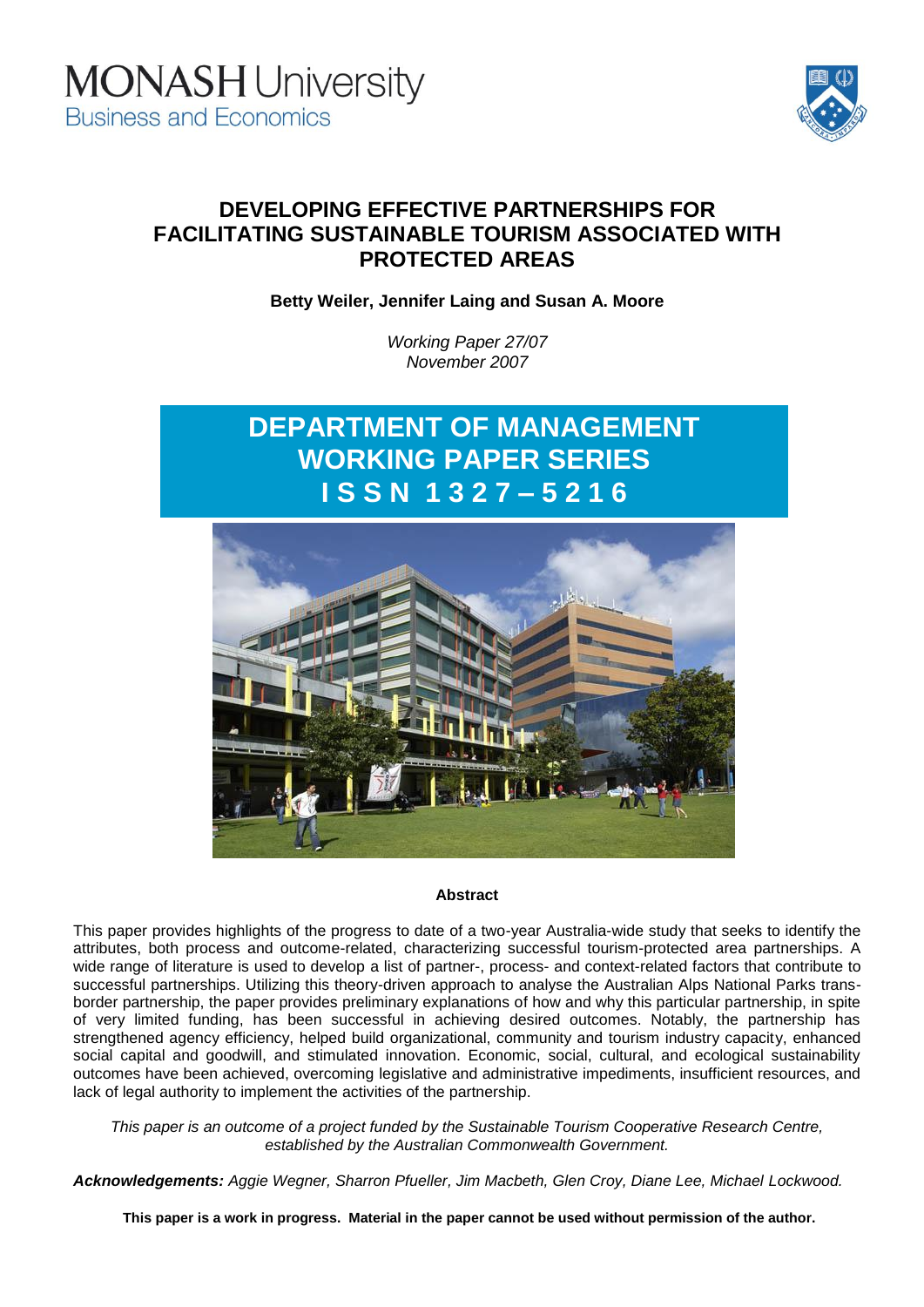#### **DEVELOPING EFFECTIVE PARTNERSHIPS FOR FACILITATING SUSTAINABLE TOURISM ASSOCIATED WITH PROTECTED AREAS**

#### **INTRODUCTION**

In Australia, as is the case elsewhere in the world, there is a call for change in the way protected areas are managed. Constrained by limited resources and driven by legal, ethical and moral imperatives, more and more protected area management (PAM) agencies are engaging with partners to achieve their goals, and nowhere is this more apparent than in their efforts to fulfil the tourism services side of their dual protection/use mandate. While protected areas are clearly essential for a viable and sustainable tourism industry, tourism in turn offers an important vehicle for garnering and maintaining public support for protected areas. Eagles (2002, 139) notes that "generally the trend is for government to demand that parks earn much higher amounts of their budget from tourism sources." Thus, tourism and protected partnerships are increasingly viewed as a valuable tool for both park management and the tourism industry. There is increasing evidence that working in partnership can lead to "more constructive and less adversarial attitudes" (De Lacy et al. 2002, 10).

Paralleling this move toward more innovative forms of management, as Timothy (1999, 182) points out, there has been a growth in the numbers of parks that straddle or are located adjacent to political borders. Trans-border parks offer additional challenges and opportunities for balancing the dual protection/use mandate that underpins most protected area management. Tourism, like nature, does not stop at jurisdictional borders – as with native animals, water and other resources, tourists often have little or no interest in the boundary lines that determine legislative authority. Trans-border partnerships seem to offer a logical and efficient approach to developing and managing these shared resources for the benefit of both resource protection and tourism.

This paper draws on the work of a two-year Australia-wide research project which is seeking to identify the attributes of successful tourism and protected area partnerships and the factors that contribute to and inhibit partnership success. While much has been written on partnerships in the context of protected areas and tourism management, most studies have used a descriptive case study approach focusing exclusively on examples of successful partnerships rather than considering factors that result in effective vs. failed partnerships. Moreover, they tend to fall short of synthesizing the literature and extracting theoretical constructs that can inform both study design and the analysis of results and thus provide valuable lessons for partnerships elsewhere. The present study examines past tourism-protected area partnership research against a backdrop of a wider literature, in order to strengthen further theorizing and empirical research in this area.

The paper begins by defining some key terms used in our study, and then draws on theory from several bodies of literature to identify a number of partner-, process- and context-related factors that potentially contribute to partnership success. This is followed by an overview of the Australian Alps National Parks (AANP) as a trans-border partnership. Indicators (both process and outcomes) of success are then used to analyse the tourism elements of this partnership, followed by identification of some key factors that may explain this success. This analysis serves to illustrate the relevance of the theory, methods and findings of this study to existing trans-border partnerships and as a basis for recommendations for establishing, assisting and monitoring trans-border partnerships.

#### **DEFINING PARTNERSHIPS, SUCCESS, AND SUSTAINABLE TOURISM Partnerships**

As a starting point, it is useful to define the term *partnership* and examine the explicit differences between it and related terms such as *collaboration*, *cooperation* and *joint management*, which appear to have been used interchangeably in some of the literature (Hall, 1999, Dowling, Powell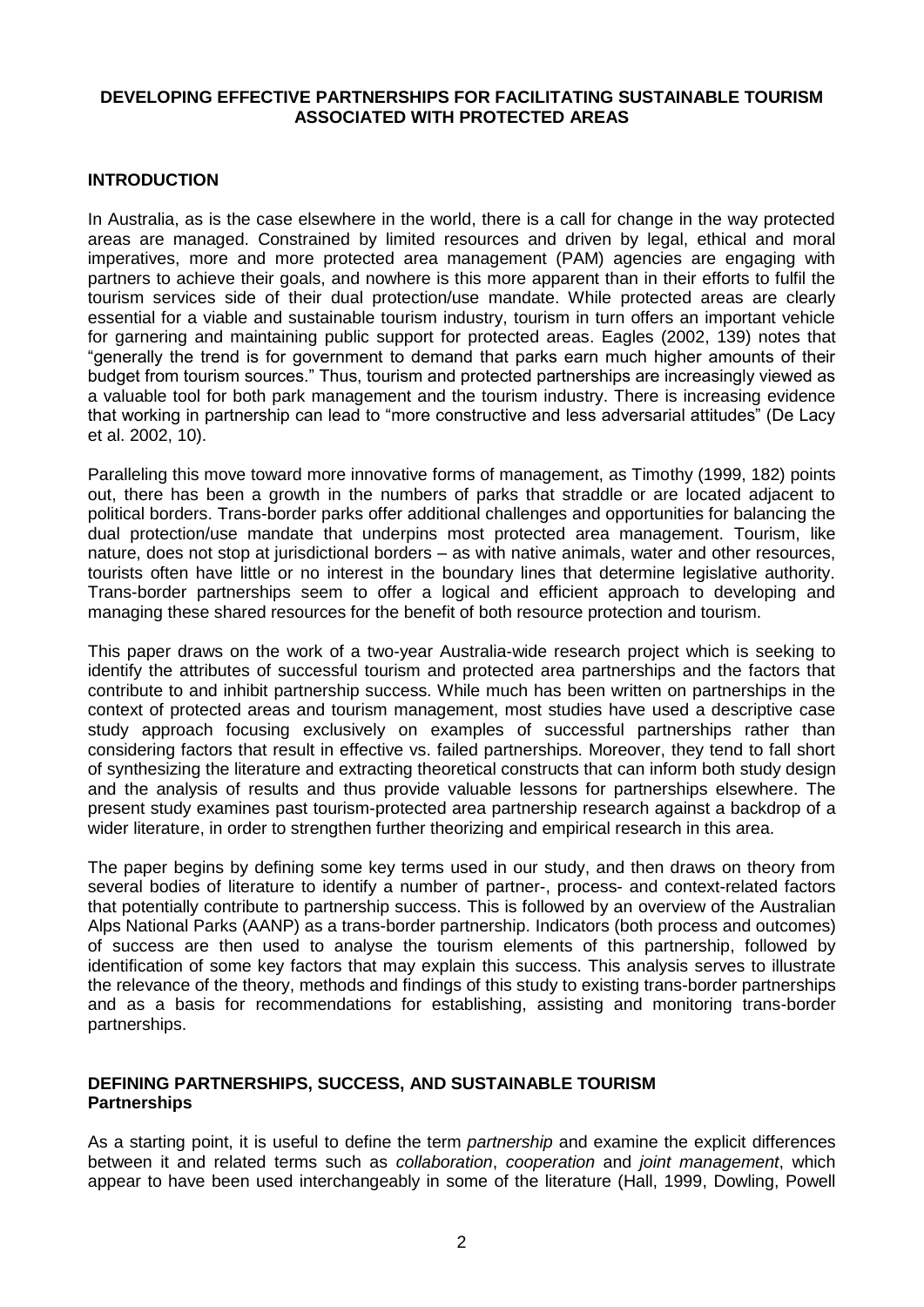and Glendinning, 2004, Miller and Ahmad, 2000, Selin, 2004). For example, Bramwell and Lane (2000, 2-3) observe that "collaboration is commonly used in the academic tourism literature," while "in government and practitioner circles the term partnerships is widely used … to denote a collaborative arrangement."

A useful approach in defining partnerships is to identify the key elements of a partnership. For example, Brinkerhoff (2002) advocates the need for mutuality (mutual dependence, influence, accountability and transparency), and Leach and Pelkey (2001) and others note that while the degree of formality can vary, duration is important. In the context of natural resource management, Selin and Cahavez (1995) argue that partnerships exist in order to solve a problem or an issue that cannot be solved individually, and Bramwell and Lane (2000) stress the need for agreement on rules or norms. For the purposes of this study, partnerships are defined as:

Regular, cross-sectoral interactions over an extended period of time between parties, based on at least some agreed rules or norms, intended to address a common issue or to achieve a specific policy goal or goals, which cannot be solved by the partners individually, and involving pooling and sharing of appreciations or resources, mutual influence, accountability, commitment, participation, trust, respect and transparency. (Laing et al. 2007, 4).

In considering Timothy's (1999) continuum of "cross-border partnerships" that ranges from alienation, to coexistence, to cooperation, to collaboration and finally to integration, then, the former three are seen as being outside the scope of a true partnership, while collaboration is viewed as a mechanism to achieve partnership.

#### **Success**

While the meaning of a *successful* partnership is assumed to be self-evident in many studies, in fact success can have multiple dimensions. In the context of our study, both *process* (what is achieved in terms of on-going relationships among partners) and *outcomes* (what is achieved in terms of sustainable tourism) are considered to be important.

With regard to determining or measuring the success of a partnership's processes, the Watershed Partnerships Project (2002, 14) suggests gauging success in terms of the effect of the partnership on human or social capital and on the "long-term policy implementation and conflict resolution" of the organisation (Leach and Pelkey, 2001). They note this approach as being particularly appropriate where the partnership has not been in place for very long or has had its progress thwarted by high levels of internal conflict. Leach and Pelkey (2001, 380) also include trust building, conflict resolution, satisfying the stakeholders, and strengthening the long-term organizational capacity of the partnership as process-related measures of success. Using these and other sources, the indicators that we included in our study as *measures of a successful process* were efficiency/productivity gains; social gains (e.g. equity and empowerment); stimulation of innovation; building social capital; strengthening organizational capacity and creating indirect benefits (e.g. local employment) (Laing et al. 2007, 63).

Partnership success can also be measured in terms of the results or outcomes of the partnership arrangement. However, distinguishing process from outcome can sometimes be problematic, for example, Bramwell and Lane (2000, 11) refer to "indirect benefits … not directly related to the central environmental issue" as a category of success which could overlap *both* outcomes and processes. Mohr and Spekman (1994, 136) refer to outcomes in their "indicators" of partnership success and then proceed to divide them into "objective indicators" flowing from the process of goal-setting and "affective measures" (satisfaction with the partner), which occur "when partnership expectations have been reached." In summary, there appears to be value in acknowledging that the two dimensions are not always discrete and distinguishable from each other.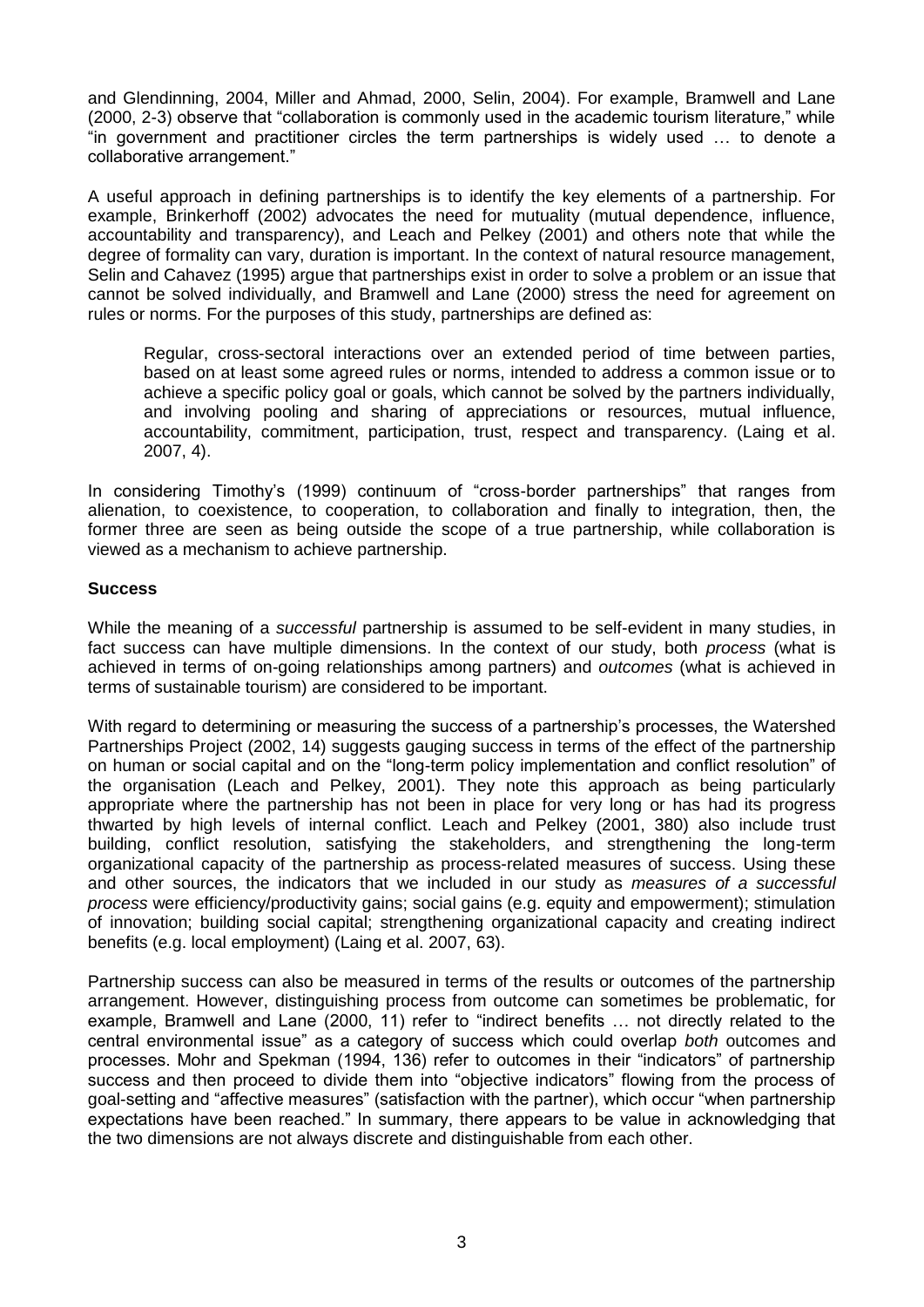Buckley and Sommer's (2001) series of case studies of tourism partnerships, while not explicitly defining the term "successful partnerships," provides an insight into what can be inferred to be success in the context of tourism-protected area partnerships, including such outcomes as:

- Conservation outcomes, e.g. reforestation, protection of wildlife, enhanced stewardship across local communities (Mburu and Birner, 2007), assistance with research and monitoring programs and protection of land from high-impact activities;
- Economic outcomes, e.g. providing funding for various conservation or restoration programs or protected area management, financial assistance for local communities and encouraging economic growth in regions without alternative sources of revenue;
- Social outcomes, e.g. public education or creation of local jobs; and
- Management outcomes, e.g. business skills development.

Following a similar approach, in our study we gauge the success of a partnership as one that achieves not only process outcomes as described above, but also sustainable tourism outcomes. In order to determine what these should be, it was important to review, critically evaluate and settle on a suitable definition and operationalization of sustainable tourism, as it is another term which is widely contested in the literature.

#### **Sustainable tourism**

As Sharpley (2000) observes, defining sustainable tourism is not a case of simply applying sustainable development principles in a tourism context; indeed, he goes even further, arguing that true sustainable tourism development is unattainable. In a somewhat different vein, Macbeth (1994, 42), notes the long-term nature of sustainable tourism and argues for its importance in setting a "moral agenda" and providing "a practical route map" for tourism. "Put simply, our task is to facilitate a tourism that will carry on, that will endure but that will also contribute, nourish and tolerate." He identifies four principles within the sustainability model – ecological sustainability, economic sustainability, social sustainability and cultural sustainability. This model, applied in a tourism context, goes beyond a focus on maintaining steady numbers of tourists and involves a holistic approach or *quadriga,* to use Macbeth's metaphor, with each "horse" (principle) required to pull the chariot (sustainability) evenly and in the same direction to optimize the outcomes.

Building on these principles, our search for an operational definition of sustainable tourism turned to UNEP and WTO (2005) and their twelve aims for an agenda for sustainable tourism. Using Macbeth's (1994) categories, the twelve indicators include economic sustainability (economic viability, local prosperity, employment quality), social sustainability (social equity, visitor fulfilment, local control, community wellbeing), cultural sustainability (cultural richness) and ecological sustainability (physical integrity, biological diversity, resource efficiency and environmental purity). These twelve indicators are used as *measures of successful outcomes.*

In the context of our study, then, we are examining the success of particular partnerships with respect to both process and outcomes by using a series of indicators for each.

#### **SUCCESS FACTORS**

In addition to gauging the success of a number of tourism-protected area partnerships, our study is aiming to identify the factors that contribute to or inhibit such success. To achieve such explanatory power and to avoid "reinventing the wheel", we reviewed a wide range of literature, from which we determined that the areas of environmental dispute resolution (e.g. Bingham, 1986, Moore and Lee, 1989, Crowfoot and Wondolleck, 1990), social capital theory (Coleman, 1988, Macbeth, Carson and Northcote, 2004, Leach and Sabatier, 2005), institutional analysis and development (Ostrom, 1999, Imperial, 1999), adoption and diffusion of innovations (Rogers, 1995, Lundblad, 2003, Braun, 2004) and network theory (Pavlovich, 2003, Saxena, 2005, Dredge, 2006a; 2006b) were particularly illuminating with respect to how particular factors might contribute to or explain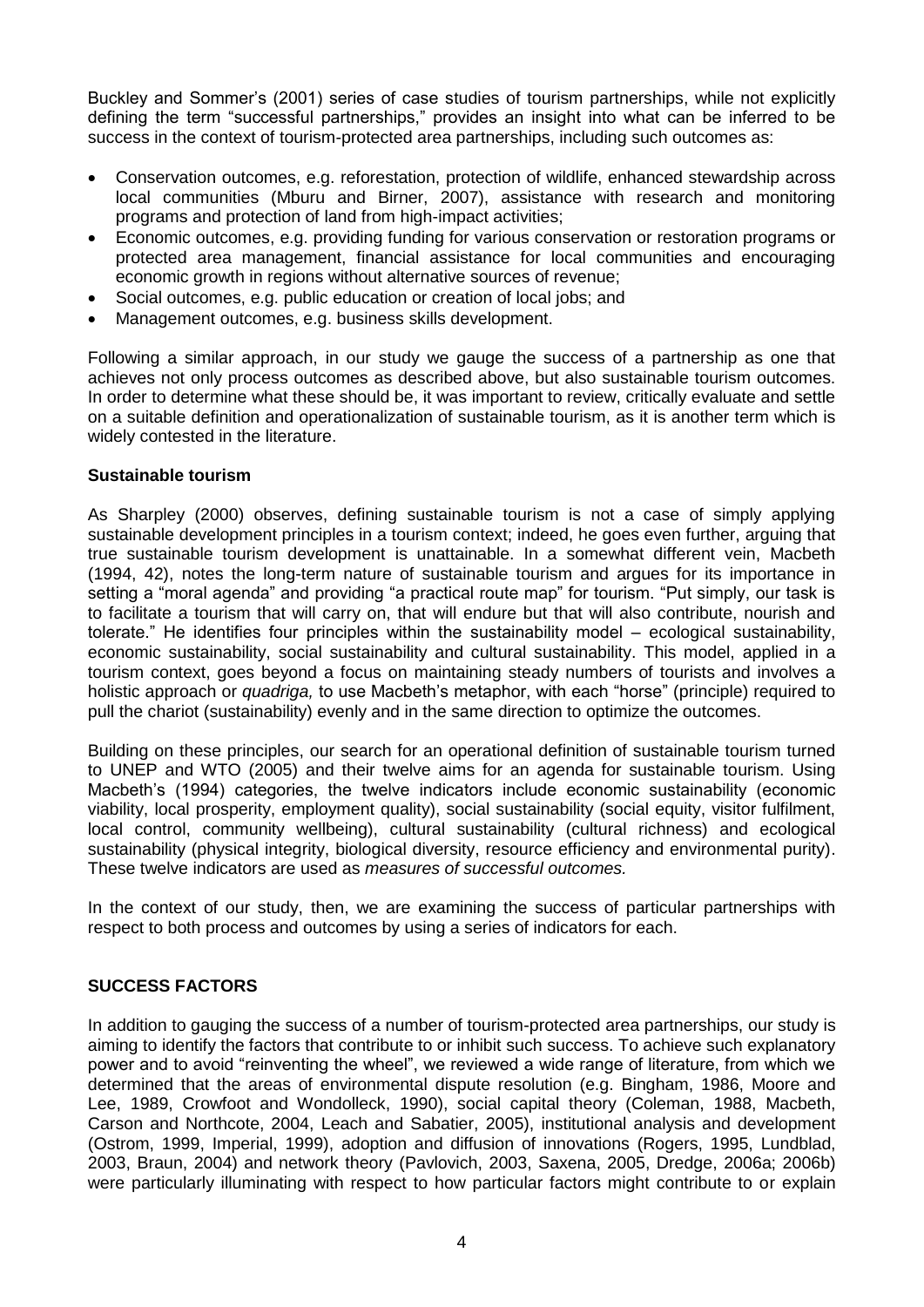partnership success. A very large number of factors were identified in this literature but these were then grouped into three broad categories: partner-related, process-related and context-related. Moreover, a comparison across studies in difference bodies of literature revealed that, in fact, a smaller number of key success factors could be identified as prevalent in partnership research in these other contexts. The factors which were picked up by most (five or more) theories are shown in Table 1. Between them, these five theories deal with all of the factors connected with partnership success. Determining which of these are influential in the success of tourism-protected area partnerships is a key aim of the study.

| <b>Category of Factors</b>                      | <b>Individual Factor</b>                  |  |  |
|-------------------------------------------------|-------------------------------------------|--|--|
| <b>INDIVIDUAL PARTNER - related factors</b>     | Leadership                                |  |  |
|                                                 | <b>Empathy Towards Partners</b>           |  |  |
|                                                 | Presence of Innovation/Openness to Change |  |  |
|                                                 | Distribution/Balance of Power             |  |  |
|                                                 | Participation of Stakeholders             |  |  |
|                                                 | <b>Membership Composition</b>             |  |  |
| <b>PARTNERING AND PROCESS - related factors</b> | Scope of Partnership                      |  |  |
|                                                 | <b>Shared Vision/Purpose</b>              |  |  |
|                                                 | <b>Information Quality and Quantity</b>   |  |  |
|                                                 | Commitment                                |  |  |
|                                                 | Interdependence                           |  |  |
|                                                 | <b>Trust</b>                              |  |  |
|                                                 | Adequacy/Transparency of Process          |  |  |
|                                                 | <b>Structured Process</b>                 |  |  |
|                                                 | Flexibility                               |  |  |
|                                                 | Open Internal Communication               |  |  |
|                                                 | <b>External Communication</b>             |  |  |
|                                                 | Dealing with Conflict                     |  |  |
| <b>PARTNERSHIP CONTEXT - related factors</b>    | <b>Adequacy of Resources</b>              |  |  |
|                                                 | Adequacy of Time/Duration of Partnership  |  |  |
|                                                 | Legislative Framework                     |  |  |
|                                                 | <b>Administrative Setting</b>             |  |  |
|                                                 | <b>Enforcement of Behaviour/Decisions</b> |  |  |

| Table 1: Factors contributing to partnership success based on previous research |  |  |  |
|---------------------------------------------------------------------------------|--|--|--|
|                                                                                 |  |  |  |

Source: Laing et al. (2007, 59) based on Bingham (1986)

# **OPERATIONALIZATION OF CONSTRUCTS AND STUDY METHODS**

This review of literature on success factors provides a rich basis upon which to develop measures that, together with indicators of process success and outcome success, might enable us to *explain* why some tourism-protected area partnerships are more successful than others. In our study, we are seeking to analyse in detail 22 individual partnerships, selected using a number of criteria in order to cover a very diverse set of partnerships. Some of the criteria used to select the partnerships include, for example, the age of the partnership, the number of partners, the types of partners (various levels of government, communities, non-government agencies), the level of

Benefits/Incentive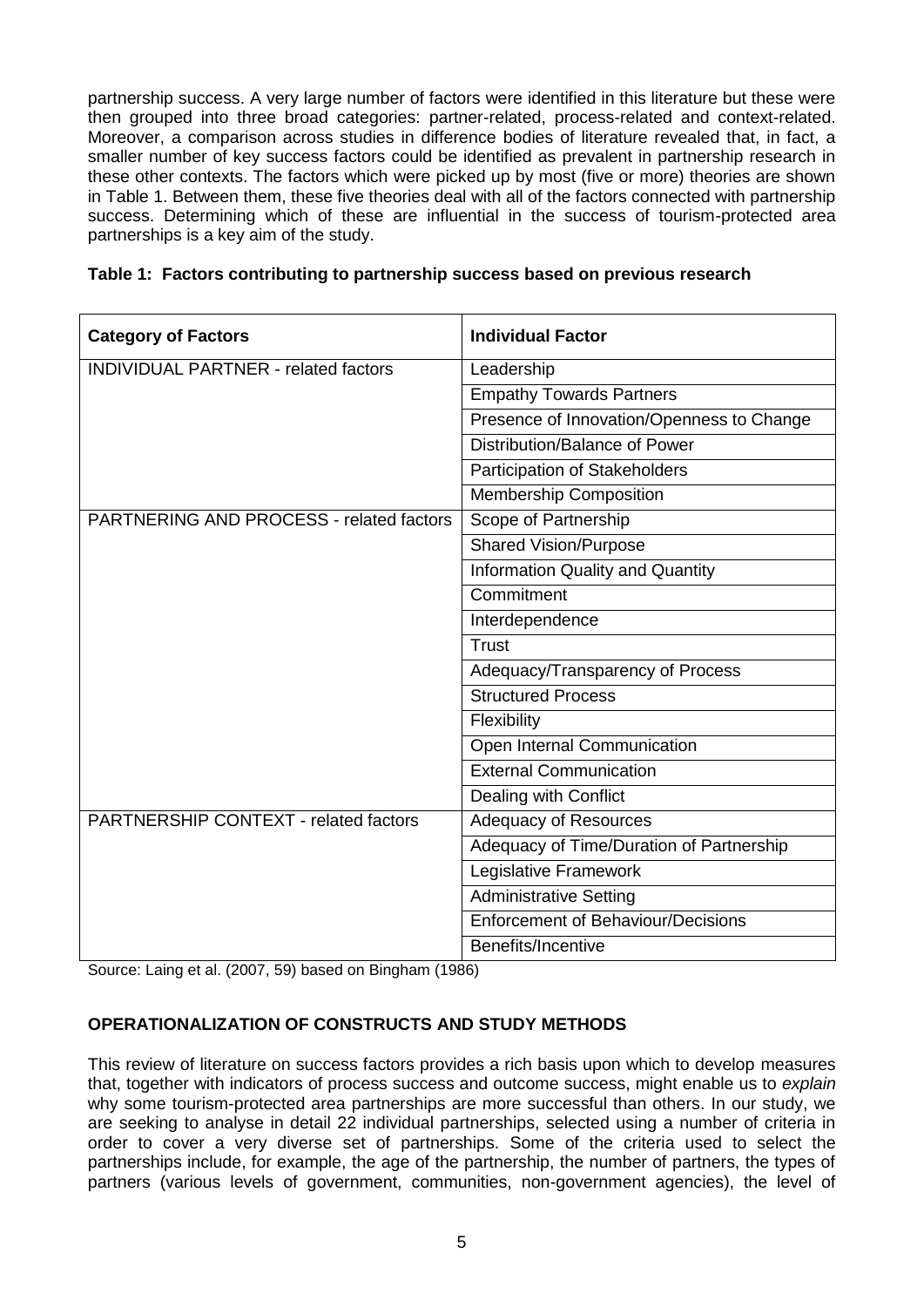formality of the partnership, the environmental context (marine vs terrestrial), the location, and so on. The remainder of this paper provides information about one of these partnerships: the Australian Alps National Parks (AANP), which was selected primarily because it is one of Australia's important partnerships involving trans-border partners. Its value to this paper is greatly enhanced by the longevity of the partnership and the widely held view, including the view of the IUCN, that it is a highly successful partnership. Data collection via self-completed structured questionnaires and in-depth interviews is in progress, however, much of the history and achievements as well as the many challenges of this particular partnership can be gleaned from published sources. These include the work of the Australian Alps Liaison Committee (AALC) itself (including annual reports, regular newsletters, three-year strategic plans, and Education Kits) which are freely available via their website, the publication of the proceedings of the International Year of Mountains Conference held in the Alps in 2002 (Mackay and Associates 2003) which included several papers about the partnership, and Crabb (2003b)'s comprehensive review of the cooperative management of the AANP. This latter study included interviews with over forty people at all levels of involvement and covering all of the agencies in the partnership (Crabb 2003b, 84). Thus, the preliminary findings that are included here provide considerable insight into the degree of success of this partnership and the factors that have contributed to its success.

#### **BACKGROUND TO THE PARTNERSHIP: AUSTRALIAN TOURISM, PROTECTED AREAS AND THE ALPINE NATIONAL PARKS**

Much of Australia's nature-based tourism, ecotourism and adventure tourism activity occurs in protected areas such as national parks, conservation reserves, marine parks, and world heritage areas (Buckley and Sommer, 2001). As tourism in and around Australia's protected areas continues to grow at a steady pace (Buckley 2000, Cole 2001, Eagles 2002, Newsome et al. 2002, Worboys et al. 2001), protected areas are taking on even greater importance to the tourism industry.

In Australia, protected areas including national parks are managed at the state level. In the case of the Australian Alps National Parks (AANP), up until the mid 1980s, the various national parks located in the alpine region of south-east Australia, like other parks in Australia, were managed independently by the states of New South Wales, Victoria and the ACT, with some arm's length involvement by the Commonwealth government.

This part of Australia (see Figure 1) is home to some of the country's rarest animals including koalas and platypuses, as well as species found only in the Alps such as the mountain pygmy possum and the corroboree frog.

The Australian Alps are a treasure-trove of remarkable features … the only marsupial to hibernate; a beautiful flowering species almost exterminated by grazing stock; a marsupial so rare it as discovered less than forty years ago ...; a bird about 30 cm long which flies from Japan to Australia in a few days to spend the summer in south-eastern Australia before flying back to Japan for the breeding season; and a cave in rock 400 million years old, superbly decorated with natural limestone formations. Coyne, 2001: x.

The Australian Alps also serve to protect the headwaters of several major river systems and to conserve a rich and diverse Aboriginal and European cultural heritage. Population growth and demand for recreation and tourism in recent decades has increased the pressure to find ways to provide opportunities for visitors to enjoy these very special alpine areas while protecting these natural and cultural resources.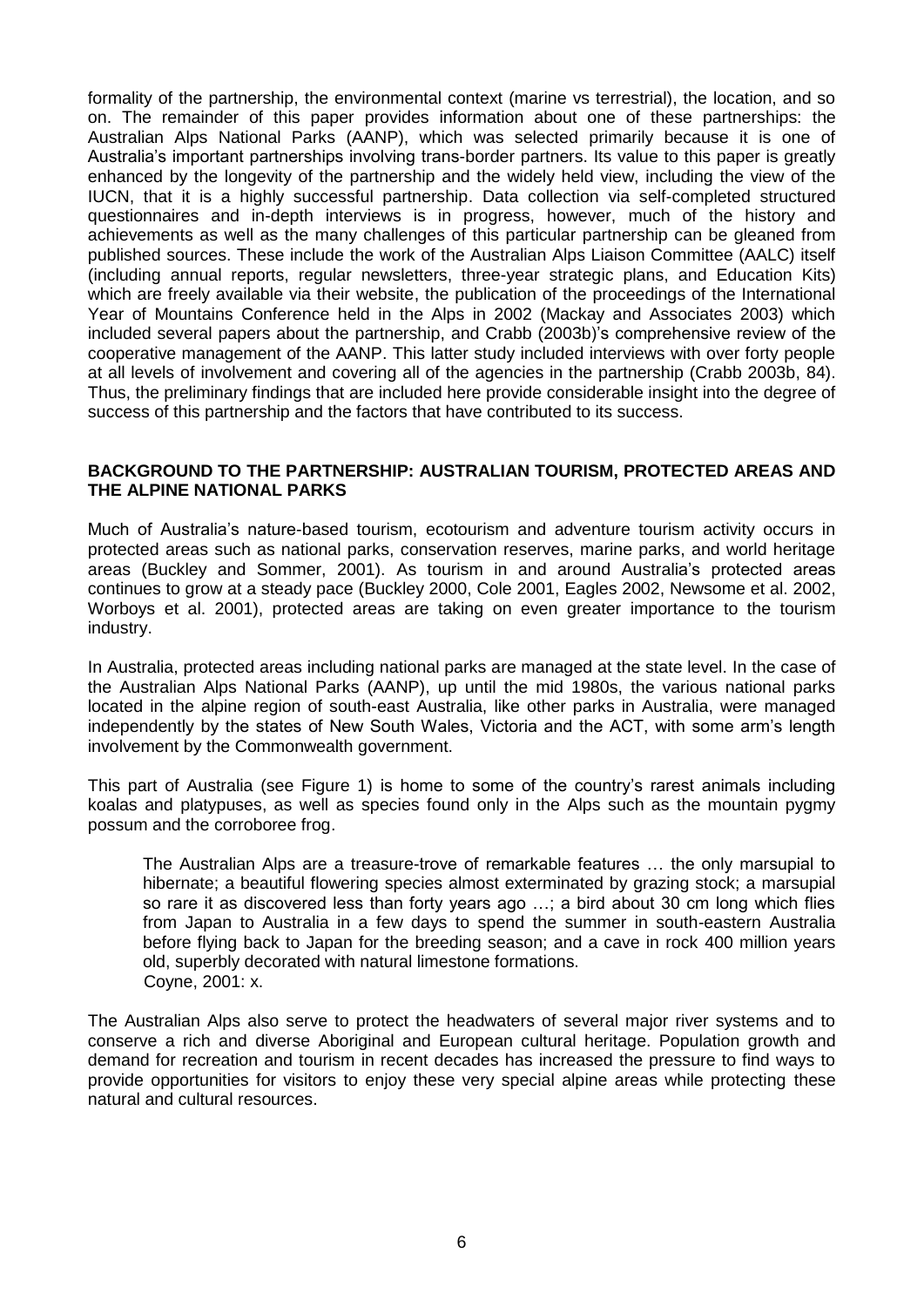

# **Figure 1: The Australian Alps National Parks**

Source: AANP website

In 1986, a memorandum of understanding (MOU) was signed by the three state governments and the Commonwealth government, encouraging these four jurisdictions to share responsibility for managing this linked and fragile ecosystem. Today the AANP includes seven national parks, one wilderness area and three nature reserves in three different states.

According to its strategic plan 2004-2007 (AALC 2004), the vision of the AANP is to work in partnership to achieve excellence in conservation management of its natural and cultural values and sustainable use through an active program of cross-border cooperation. Co-operative management of the AANP is guided in the first instance by the MOU, which was updated in 1996, 1998 and 2003 (largely to add additional parks and signatories), an AANP Co-operative Management Program, a strategic plan which is rewritten every three years, the Australian Alps Liaison Committee (AALC) consisting of one senior officer from each of the four government jurisdictions, and special task groups, some of which are ongoing (working groups such as the Working Group for Visitor Recreation and Facilities) and others of which are short-term (task forces). There is also an Alps Ministerial Council (which meets occasionally and is responsible for the MOU) and an Alps Head of Agencies Group (which meets annually and approves the strategic plan, advises the AALC on policy and priorities and negotiates for funding and in-kind support by the participating agencies) (Crabb, 2003a).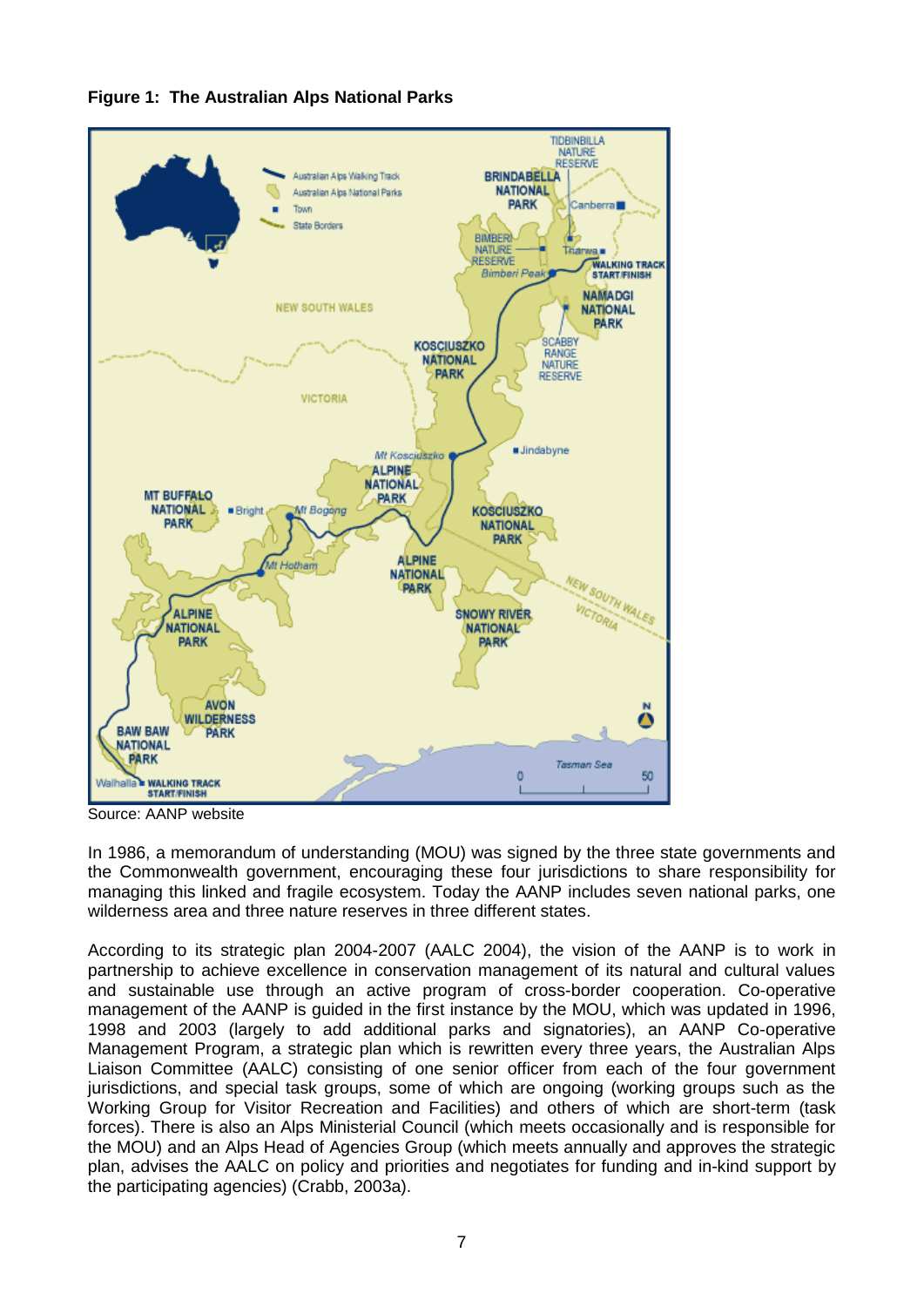#### **INDICATORS OF THE LEVEL OF SUCCESS OF THE AANP TOURISM-PROTECTED AREA PARTNERSHIP**

As outlined earlier, indicators that any particular tourism-protected area partnership has been a success can include a number of *process outcomes* such as efficiency/productivity gains; strengthening organizational capacity; social gains (e.g. equity and empowerment); building social capital; stimulation of innovation; and creating indirect benefits (e.g. local employment). As foreshadowed earlier in this paper, there is overlap between some of these process outcomes and certain sustainable tourism outcomes. Analysis of existing reports reveals many indicators of success in these categories, as illustrated by the following examples.

#### **Efficiency/productivity gains and strengthening organizational capacity**

One major impetus for the creation of the original MOU was the need for more efficient and effective interstate law enforcement, and this has been an important outcome, with staff now trained and authorized to carry out law enforcement in adjacent border areas and rangers appointed as authorized officers for more than one agency (Crabb, 2003b).

The AALC has been very active in many other areas of organizational understanding and capacitybuilding. For example, with respect to Aboriginal heritage, a number of staff training activities and skill-building workshops have been run over a period of several years. The AALC was also instrumental in the development of an indigenous interpretive strategy for the Alps (Crabb, 2003b). Many non-tourism areas of resource management such as fire management, research into and reduction of feral animal and exotic pest species, water management, wilderness protection and, more recently, climate change management have all benefited from the considerable training and professional development activities of the AALC. It appears that the partnership has achieved more than what could have been achieved without its existence, both through fostering collaboration and through economies of scale and reduction of duplication.

#### **Building social capital and stimulation of innovation**

The AALC has been very active in training and awareness-building beyond the park agencies. With respect to tourism, much effort has been devoted to raising the awareness and knowledge of those working in the tourism industry, including the production of a tour operators' manual, delivery of training programs and workshops for commercial tourism operators, and the development and accreditation of a training module for tour guides focused on interpreting the AANP (Crabb, 2003b), although this latter initiative has yet to be fully implemented.

Another major contribution of the AALC has been to schools and teachers throughout Australia via its Australian Alps Education Kits. These are available on-line and are comprehensive and highquality. There are several modules, for example, there is 17-page Kit entitled *Recreation and tourism in the Australian Alps* which covers the history of recreation and ski resort development in the Alps, horse riding, cycling, the Australian Alps walking track, the Australian Alps eight codes of conduct (Care for the Alps: leave no trace) program, the effects of recreation, and recreation planning, monitoring and management. The AALC also delivers teacher awareness workshops (Crabb, 2003b) and distributes CDs, brochures and other resources to teachers and others.

The Australian Alps long-distance walking track is itself an innovation that almost certainly could not have been achieved without the existence of the AANP. First suggested as early as the 1930s, major construction on the track did not begin until the 1970s. The establishment of the AANP together with funding from the Bicentennial Authority in 1988 facilitated the extension of the Alps walking track to include all three states. To walk the entire walking track takes several weeks, along which a walker …

… climbs over the highest mountain in Australia as well as the highest peaks in the ACT, NSW and Victoria. It traverses country covered by snow for much of the year, descends to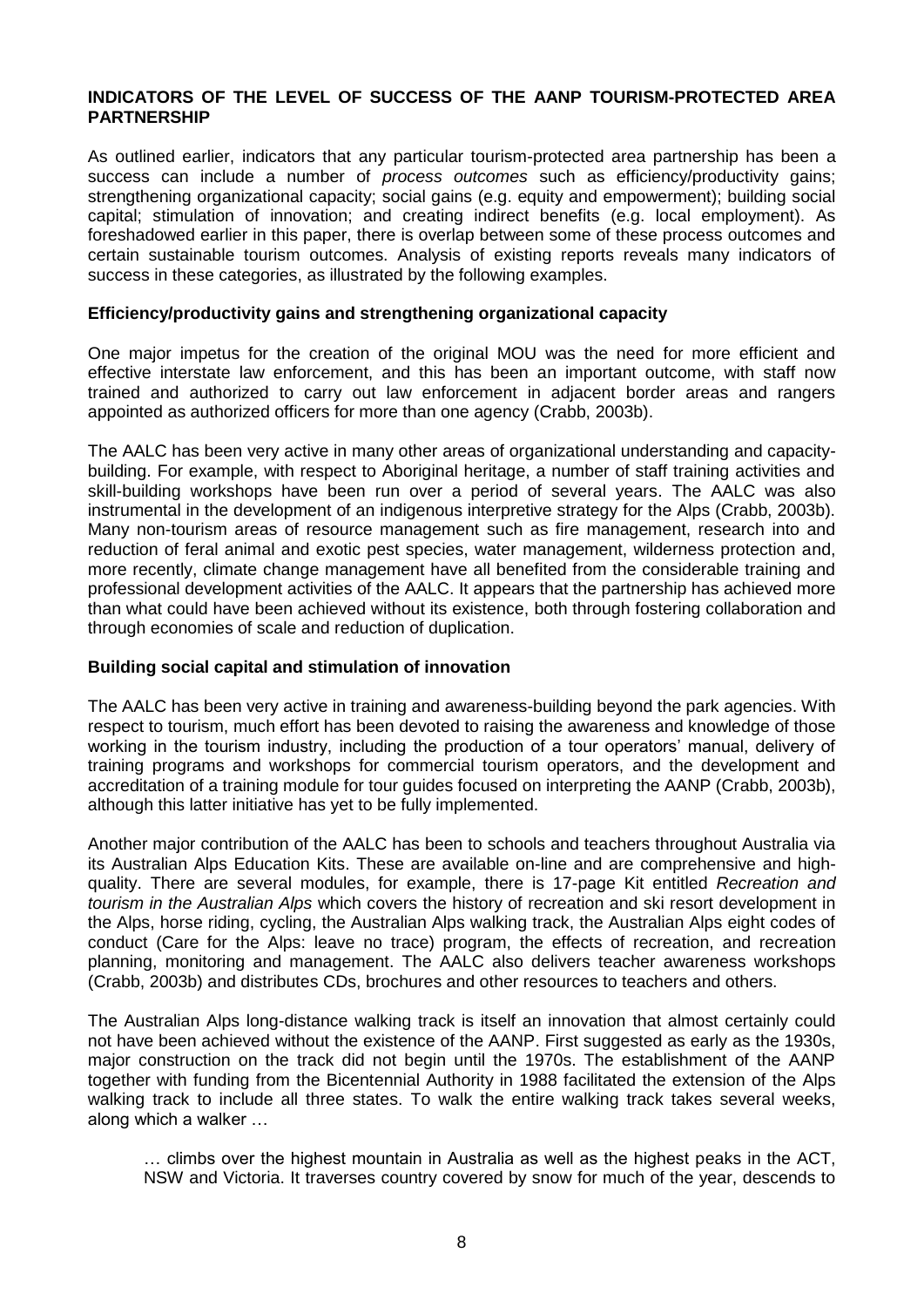rivers that can become impassible when in flood, follows solitary roads, fire access tracks … and can be a pleasant stroll under clear blue skies or a battle to survive as the elements vent their fury upon innocuous travellers. (Siseman 2003, 337).

As such, the Australian Alps walking track has been described as linking understanding between bushwalkers from the different states by providing an opportunity for a high-quality interstate walking experience as well as through both on-site and off-site communication with visitors. For example, the AALC supports the Australian Alps walking track by maintaining a series of webpages under the AANP banner and providing prospective walking with track condition information, safety notes, trip planning notes, a track brochure, maps, track signage information, and minimal impact messages.

Finally, the three-day International Year of Mountains Conference held in 2002 was co-sponsored by the AALC. It included a *mountains for tourism* stream across the three days that featured several valuable papers on best practice tourism management in alpine areas by both Australian and overseas experts.

#### **Creating indirect benefits**

The existence of the AALC has generated only limited local employment, as much of the work of the AALC is undertaken by staff of the parks agencies who serve on the various committees. There is one secretariat position (a community projects officer) responsible for the marketing, public relations and media work of the AALC, including the website. There is also a program co-ordinator position which is filled on a secondment basis from within the existing park management agencies, and this person oversees the program and budget of the AALC and executes other aspects of the strategic plan.

In reviewing the various process outcomes that this partnership has achieved, it is the areas of relationship-building that are most in evidence – the development of a culture of cooperation among the participating agencies as well as those outside the actual partnership (AALC, 2004). There is enormous goodwill, understanding and trust, with one interviewee describing the partnership as "a brotherhood" and another as "a fantastic experience" (Crabb 2003b, 85). As Crabb (2003a, 40) expresses it, "[notwithstanding] very tangible achievements, perhaps of most value have been the intangibles, the day-to-day activities and on-ground work, networking, learning from others, peer support, things that are so hard to value in dollar terms but which are so valuable."

Indicators that the AANP partnership has been successful in terms of *sustainable tourism outcomes* include economic, social, cultural, and ecological sustainability.

#### **Economic sustainability (economic viability, local prosperity, employment quality)**

It is difficult to attribute economic success solely to the existence of the AANP or the work of the AALC, however, it was the AALC who together with the STCRC funded a study assessing the economic value of tourism in the Australian Alps (Mules and Stoecki 2003). The research study involved a 12-month survey of a sample of visitors to the parks in all three states, resulting in a useable sample of nearly 5000 visitor-completed questionnaires. The study concluded that the capital value of the Alps for recreation, not including other use values, option values or existence values, is in the order of AUS\$40 billion. It also concluded that the expenditure of interstate visitors to the AANP contribute an annual gross state product of AUS\$322 million and the equivalent of 5,155 full-time jobs, described in the report as "jobs and income which would not occur in the absence of the parks" (Mules and Stoecki 2003,154).

The AALC has contributed to the economic sustainability of tourism in the Alps by playing a very active role in tourism marketing and promotion, including the funding of marketing strategies, contribution to tourism promotional displays, and the publication of a touring guide. A recent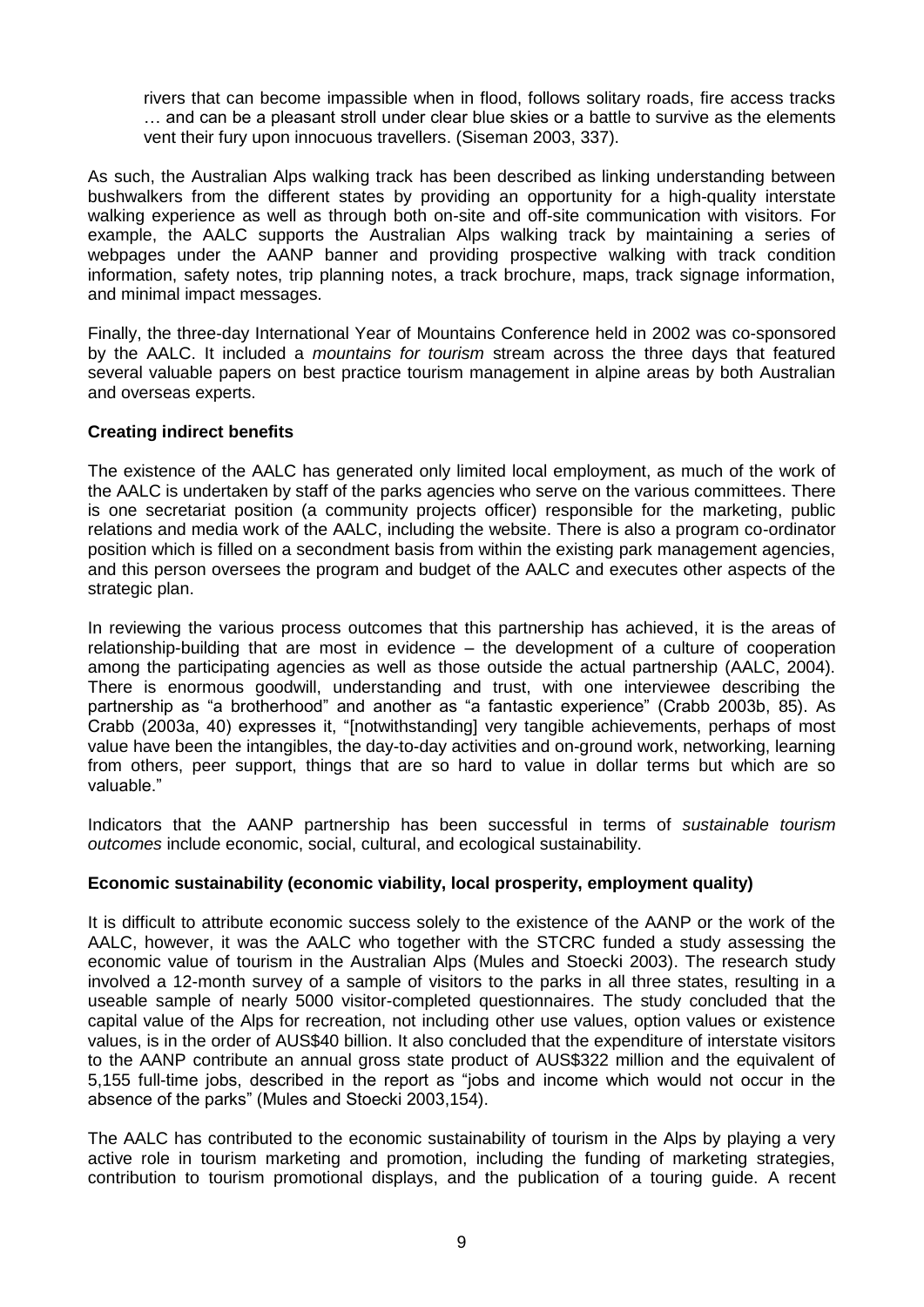marketing plan includes activities targeted at two main audiences: rural neighbours and park visitors (AALC 2001, as cited by Crabb 2003b). Considerable AALC resources are committed to promoting the Alps through the community projects officer's time producing media releases and other marketing collateral, and through the funding of displays, newspaper inserts, and radio and television announcements. Finally, the AALC funds a very comprehensive and effective website which potentially reaches a global tourism audience.

#### **Social sustainability (social equity, visitor fulfilment, local control, community wellbeing) and cultural sustainability (cultural richness)**

The AALC runs frequent community awareness training courses, aimed at public contact staff but open to local residents. In 2001, the community awareness program received an award for excellence in the general tourism services category of the Canberra Region Tourism Awards (Crabb 2003b, 84) for its suite of marketing publications and products, including its website, community service announcements, workshop and efforts to develop links with the tourism industry. That said, there has been a continuing lack of community involvement as well as a lack of involvement by important non-park organizations such as the Victorian Alpine Resorts Coordinating Council and land managers outside the national parks (Crabb 2003, 41).

In spite of this lack of active participation in the AANP by the alpine resorts, the AALC has been very active in the development of uniform and coordinated tourism planning approaches, consistent messages and information, visitor advice, and visitor resources such as signage and interpretive materials that promote enjoyment, appreciation and sustainable use, to the benefit of both local residents and tourists (Crabb, 2003b and AALC, 2004).

The AALC's commitment to Aboriginal cultural heritage conservation and interpretation has already been mentioned. In addition to the significant gathering of Aboriginal people facilitated by the International Year of the Mountains celebrations in 2002, respect for the Aboriginal values and heritage of the Alps and improved engagement and involvement with Aboriginal people with connections to the Alps has been achieved via the Alps Co-operative Management Program (AALC, 2004). With respect to European heritage, the AALC sponsored inventory and survey work of the historic huts that are found throughout the Alps, the outcomes of which have been of relevance and benefit not only to the parks themselves but to a wide range of volunteer groups (Crabb, 2003b).

#### **Ecological sustainability (physical integrity, biological diversity, resource efficiency and environmental purity)**

There is little doubt that the AALC has been directly responsible for achieving improvements in the level of understanding and management of natural ecosystems, and some of this is evident in the considerable environmental research that has been on-going in the parks. The AALC maintains an Australian Alps Scientific Sites Database with plots that provide the means to monitor environmental change caused by fire, climate change, introduced plant species, and any number of land use practices such as cattle grazing and tourism resort operation. With regard to the latter, one important focus of the AALC has been on the implications of climate change, the increasing need for snow making for the ski resorts and the impact of increased demands for more water on the alpine ecosystems (Whetton 2002, cited in Crabb 2003b).

Topical work that has had potential ecological benefits on a much wider scale has occurred. For example, in March 2000 an international five-day human waste management workshop was held in the Alps, which dealt with contemporary approaches to human faecal waste management at visitor facilities, at trailheads and in backcountry protected areas AALC 2000, cited by Crabb 2003b).

At the level of the individual visitor, the AALC's main contribution has been the development of minimal impact codes of practice, largely through the development and distribution of visitor codes of conduct (Beckmann, 2003). With AALC funding and direction, a suite of minimal impact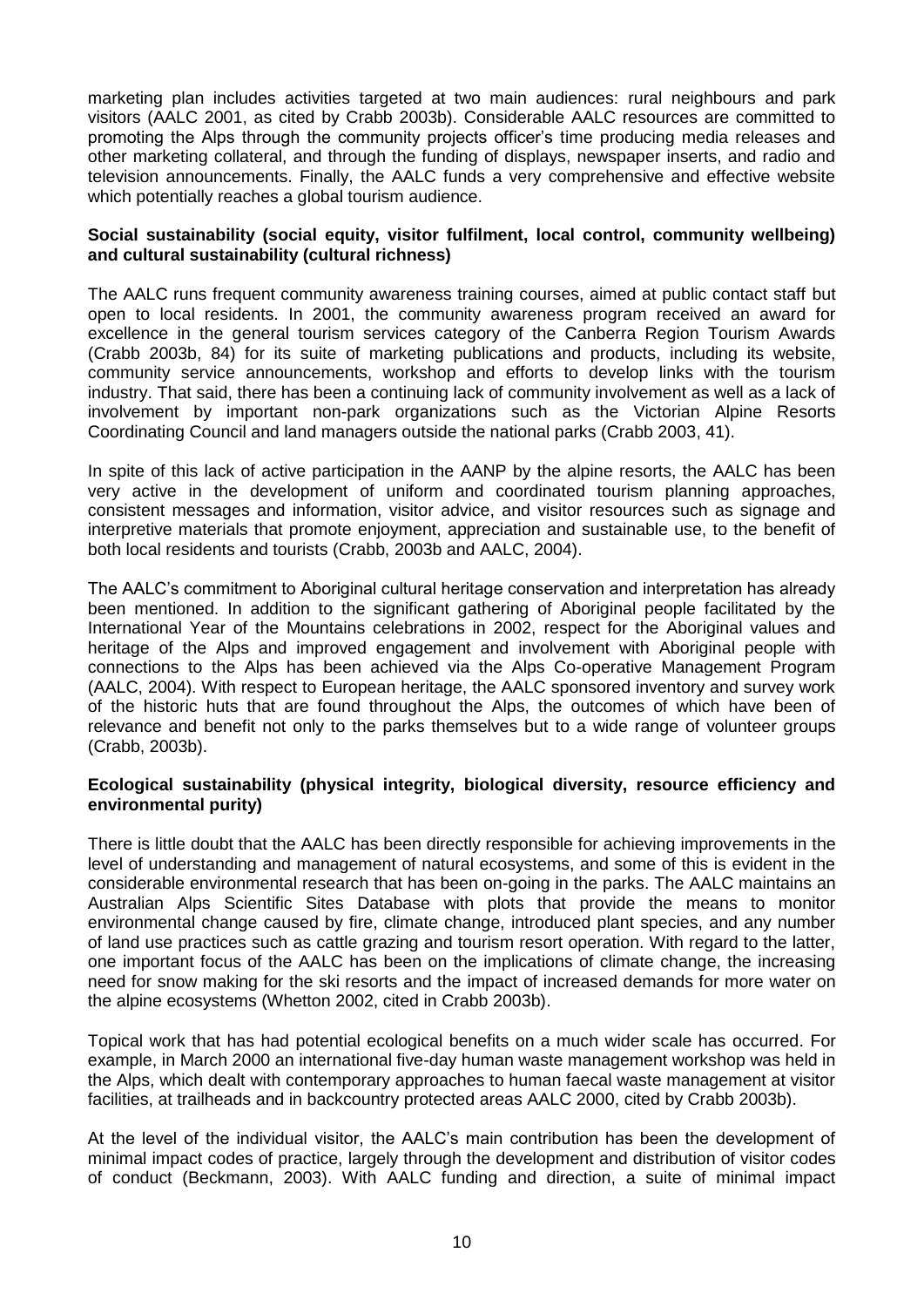messages were developed, tested and then refined for a range of target audiences: independent visitors, special-interest recreation groups, teachers and educational leaders, students, local residents and commercial tour operators. These have been disseminated via a range of media including the mass media (newspapers), visitor information centres, schools, fliers, posters, signs, shelter displays, and accessories (e.g. water bottles), and incorporated into the Alps walking track brochure and the AANP website (Beckmann 2003, 291), although the effectiveness of these in terms of influencing visitor behaviour is largely unknown.

On the other hand, some major cross-border issues have yet to be addressed, such as wild horses and dogs which can cause severe impacts on vegetation and pose significant threats to local wildlife and the integrity of the alpine environment. (Crabb 2003a, 41). Coyne (2001, 145-148) outlines a range of additional environmental threats to the Alps that are directly attributable to tourism and have not been addressed by the AANP, including:

- decreasing water quality (due to urban runoff from resort building, roads and car parks, and the disposal of sewage, which is discharged from treatment plants into streams)
- reduction of mountain pygmy-possum habitat (due to disturbance particularly during the ski season)
- impacts on terrestrial vegetation and the spread of weeds (due to resort development, snowmaking, bushwalking)
- increasing pollution (due to sewage generation and accidental spills)
- increase and spread of pest animals (due to road and resort development)

A number of additional recreation and tourism related issues were identified by Crabb's (2003b, 89) interviewees as areas where the partnership has so far failed to deliver cross-agency cooperation and consistency, including backcountry recreation use issues, horse-riding licenses, management of mountain-biking, and monitoring of visitor behaviour and impacts.

In summary, it appears that this particular partnership is credited with having achieved a considerable number of successes that extend well beyond the tourism elements that are the focus of this paper. Moreover, the AALC appears to be held responsible for relatively few failures with respect to both process and sustainable tourism outcomes. There is no doubt that the feeling of those who have written about the AANP perceive it to be an example of a very successful partnership.

### **FACTORS CONTRIBUTING TO THE SUCCESS OF THE AANP TOURISM-PROTECTED AREA PARTNERSHIP**

As illustrated in Table 1, factors that can contribute to the success of a partnership include individual partner-related factors, partnering and process-related factors, and partnership / contextrelated factors. To date, based on the perceptions of those who have written about the AANP, a number of the individual factors identified in Table 1 appear to have contributed to the success of the partnership. On the other hand, evidence of the presence or absence of several other factors is limited or entirely absent.

*Partner-related factors* that appear to have helped facilitate the success of the AANP partnership include:

 *Membership composition:* From Ministerial level through to field staff, there is involvement by staff from all of the partner agencies. At the initiation of the partnership, Crabb (2003a, 38) notes that "the right people came together at the right time, with a concern about the one place, the Australian Alps". A strength of the partnership today is that it operates at many levels, although its real strength is seen by many to be at the field staff level (Crabb, 2003b).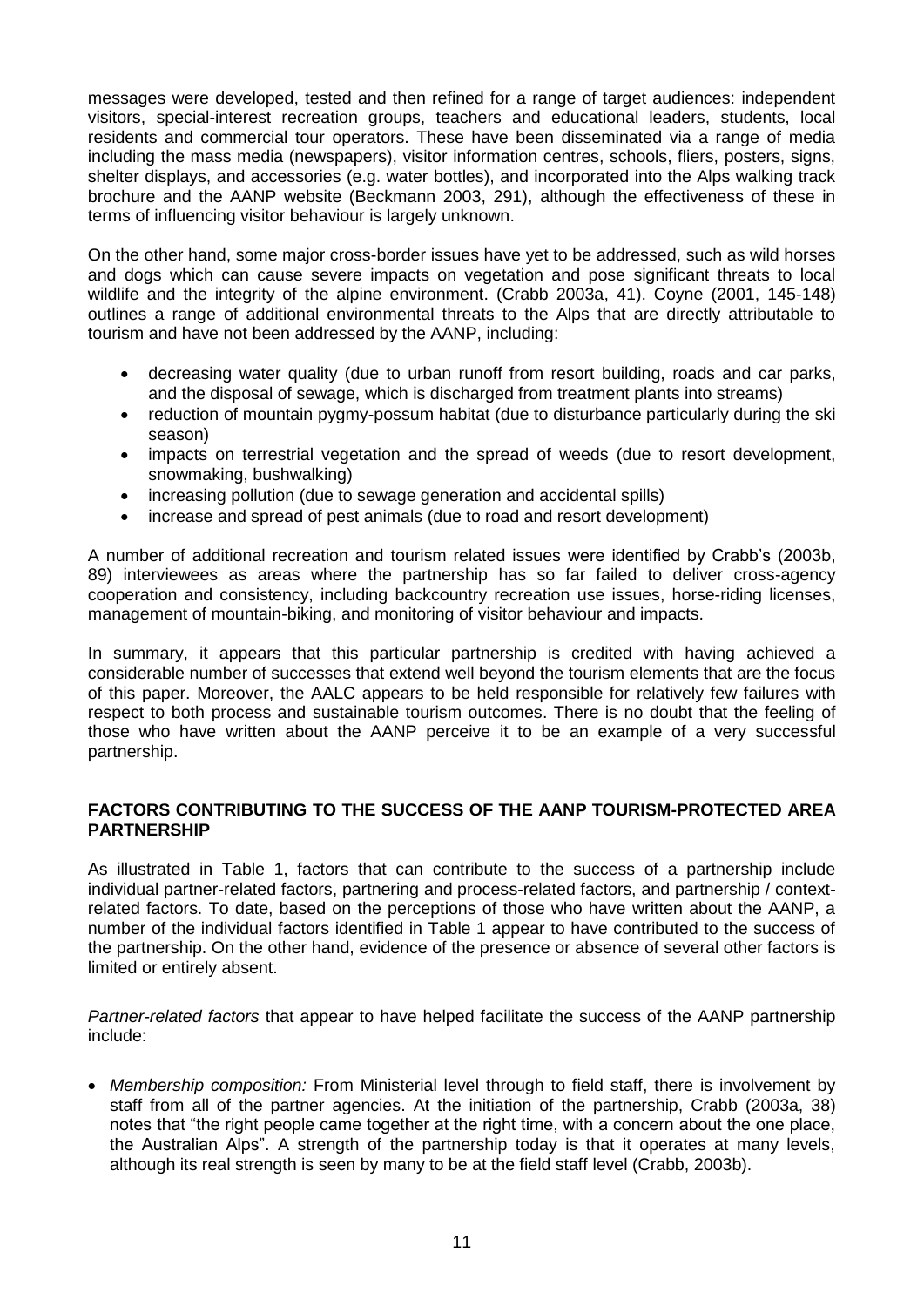- *Participation by the relevant protected area management agencies:* This has been considerable such as at the level of the AALC and the working parties, but has also included a commitment by decision-makers (Heads of Agencies) to meet annually. Crabb (2003a, 40) notes that certain internal agendas such as the state of Victoria wanting to establish an alpine national park helped initially in getting the partnership off the ground.
- *Non-agency leadership and commitments*: Crabb (2003a) notes support from other organisations such as the Australian Conservation Foundation, particularly in the start-up phase of the partnership.
- *Empathy toward partners:* The frequent professional development and regular training activities provide opportunity, as mentioned earlier, for relationship-building, networking and peer support, at least by those directly involved in the partnership.
- *Leadership:* This has come from the agencies themselves, with some evidence of a sustained effort by particular individuals over many years, although there has been concern expressed by some (Crabb, 2003b) that this has not always carried through to implementation.
- *Distribution of power:* There appears to be a commitment to sharing the implementation role among the agencies by way of the rotational program co-ordinator position, but it is not known how well other aspects of the partnership such as decision-making are shared.

Some factors that do not appear to have been present include:

- *Membership by non-government agencies*. Links are lacking with tourism peak bodies and many key organisations and community groups including the Federation of Victorian Walking Clubs, the Australian Conservation Foundation, National Parks Associations, and special interest groups such as horse riders and off-road vehicle groups (Crabb 2003b, 93). This appears to have hindered some aspects of the partnership.
- *Inclusion of all people affected by the partnership.* Some of the partners are very large PAM agencies and this may be an issue. Crabb (2003a, 40) notes a lack of commitment by some agency staff and a lack of recognition of its achievements. Several of Crabb's (2003b) interviewees commented on the fact that many agency staff do not see the work of the AALP and its working parties as core business.

*Partnering and process-related factors* that appear to have helped facilitate success of the AANP partnership include:

- *Scope of the partnership, shared vision:* These appear to be clear to all parties by way of the MOU, the three-year strategic plan, and the AANP Co-operative Management Program. There is evidence of a shared informal concern for the natural environment, a shared desire for uniform management policy and control, and a shared vision to do things better (Crabb 2003a, 38).
- *Information quality, quantity and transparency:* Documentation suggests that there are regular meetings and transparency about the activities and programs of the AANP partnership. What is less clear is how meetings are run, how decisions are made, and how well the outcomes of the various projects are disseminated and taken up.
- *External communication:* There is evidence of extensive external communication by the AANP with some stakeholders although, as noted above, there are many stakeholders with whom communication is inadequate or nonexistent.
- *Interdependence, commitment, trust:* As mentioned earlier, the perceptions of those who have written about the AANP are that there is a considerable degree of goodwill and a long-term commitment by those involved in the partnership.

There is no evidence from published sources of the following: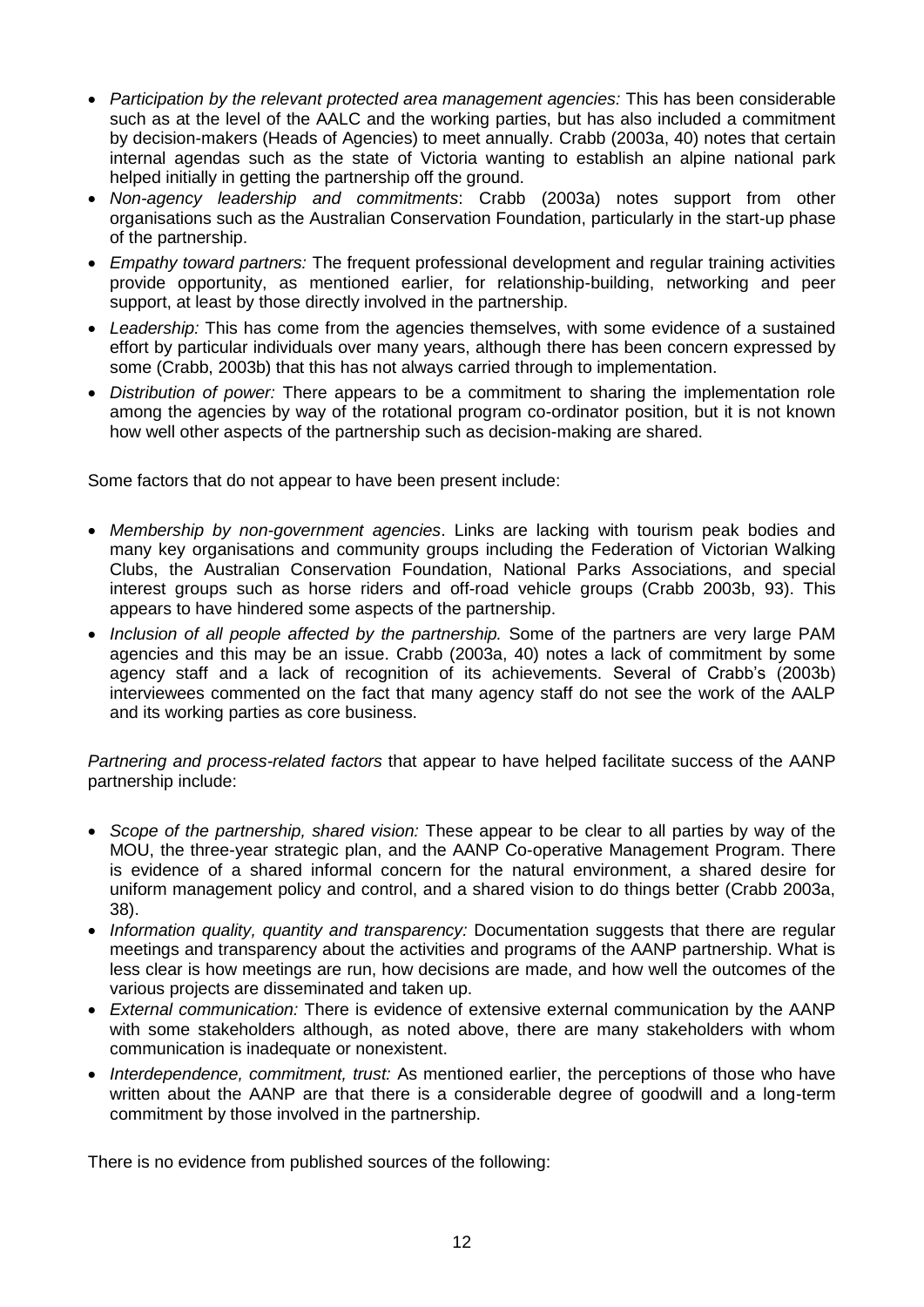- *Dealing with conflict and change:* It is not clear how the AANP partnership deals with internal issues, nor how well it copes with change. Staff turnover was mentioned as an issue as was the tendency to focus on new projects rather than persisting with long-term tasks (Crab 2003b, 91).
- *Internal communication*: There appears to be a need for better communication about the AANP's activities and uptake of some of its findings on a broader scale within each agency. Communication between the AALC and other levels of the partnership was also mentioned by Crabb's (2003b, 88) interviewees as an issue. Crabb (2003a, 40) notes that there is sometimes conflict with agencies' internal tasks that precludes implementation, which relates to the point made earlier about the work of the partnership not being seen as core business, and also reflects a lack of resources, a key issue we return to below.

Finally, *partnership/context-related factors* that appear to have helped facilitate success of the AANP partnership include:

 *Adequacy of time / duration of partnership*: The partnership has been in existence for over twenty years, and this has clearly contributed to the partners' sense of commitment and to its success. On the other hand, there are those (Crabb 2003b, 96) who describe the partnership as being "on a plateau", "at a low point", and even "declining".

There is evidence that the following issues may have hindered the success of the AANP partnership:

- *Legislative and administrative framework:* Despite the fact that all partners are state or Commonwealth government bodies responsible for protected areas and with similar mandates to facilitate tourism opportunities, Coyne (2001, ix) sees the differences in legislation across the parks as problematic, and Crabb (2003b, 88) identifies the Ministerial side of the MOU as needing attention. Coyne (2001, xiii) calls on the AALC in particular to strive for the resolution of differences in management objectives and standardisation of approaches and procedures to better facilitate environmental management.
- *Enforcement of decisions:* Crabb (2003a, 40) notes a lack of uptake and implementation of some of the decisions emanating from the partnership, making reference to the lack of legal and administrative authority of the AALC. The lack of resources for implementation and enforcement was raised by many of Crabb's (2003b) interviewees.
- *Adequacy of resources:* Inadequate staffing and lack of resources were the two issues most consistently mentioned in publications about the AANP partnership and by Crabb's (2003b) interviewees. The withdrawal of Commonwealth government funding in particular was seen as a significant threat to the partnership.

Results to date suggest that a wide range of partner-, process-, and context-related factors have contributed to the success of the partnership. If anything has inhibited its success, our analysis of published reports suggests that context factors such as disparate legislative and administrative frameworks, inadequate resources and the absence of legal authority on the part of the AALC have most constrained the partnership. However, these findings should be regarded as preliminary, as they may change once the interview and questionnaire data have been analysed.

# **LIMITATIONS, REFLECTIONS, RECOMMENDATIONS AND CONCLUSIONS**

While indicators of success or at least perceptions of success can be gleaned from published sources, it has proven more difficult to identify the factors that contribute to or inhibit partnership success. It is thus important to undertake fieldwork, gaining access to individuals who have had considerable involvement in the partnership and can comment on its early stages as well as its current status. This is precisely what is planned for the remainder of this project, with in-depth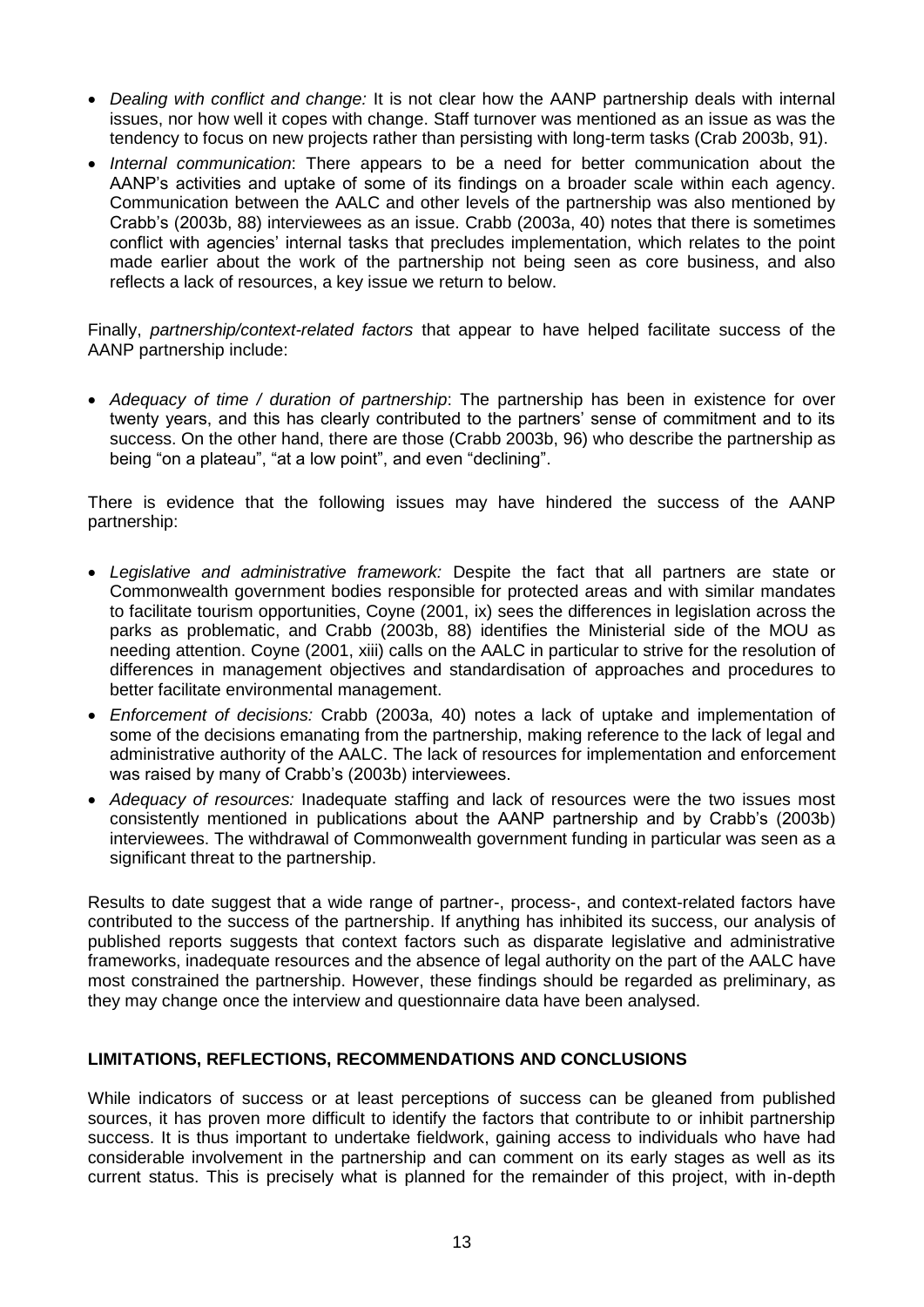interviews to be conducted with at least one representative of each partner in each tourismprotected area partnership.

In the case of the AALC, it has also been difficult to separate out the tourism element of the partnership, which has a focus and range of responsibilities well beyond tourism. In any case, putting boundaries around what constitutes tourism, let alone its impacts, can be problematic.

On a more positive note, the analysis of the present paper serves to illustrate the relevance of the theory, methods and findings of this study to existing trans-border partnerships and as a basis for recommendations for establishing, assisting and monitoring trans-border partnerships. The categories identified from the literature provide a rapid and apparently accurate means of identifying the influences on partnerships as well as the outcomes. The preliminary findings suggest the potential benefits that can be accrued from focusing further on elements of the context that may hinder partnerships, influences such as legislative and administrative incongruities and inadequate resourcing. The context can then, potentially, be actively managed to address these hindrances.

In conclusion, despite the plethora of studies which have looked at tourism partnerships in protected areas to date, partnerships remain "an evolving concept and practice" (Brinkerhoff 2002, 28). This study leverages off of existing theory from fields such as environmental dispute resolution, social capital and network theory to identify a series of partner-, process- and contextrelated elements and examine the extent to which each of these contributes to or inhibits the success of tourism-protected area partnerships. The present paper focuses on findings from the Australian Alps trans-border partnership which suggest that this partnership has been on the whole a very successful one. The findings also provide insight into how to make effective use of a partnership to achieve outcomes such as the strengthening of agency efficiency, the building of organizational, community and tourism industry capacity, the enhancement of social capital and goodwill, and the stimulation of innovation.

This case study provides evidence that even a modestly-funded partnership can deliver economic, social, cultural, and ecological sustainability outcomes, although it suggests that greater resourcing would enhance these outcomes. Certainly it suggests that the partnership has made a real contribution to managing tourism sustainably in a multi-jurisdictional protected area context.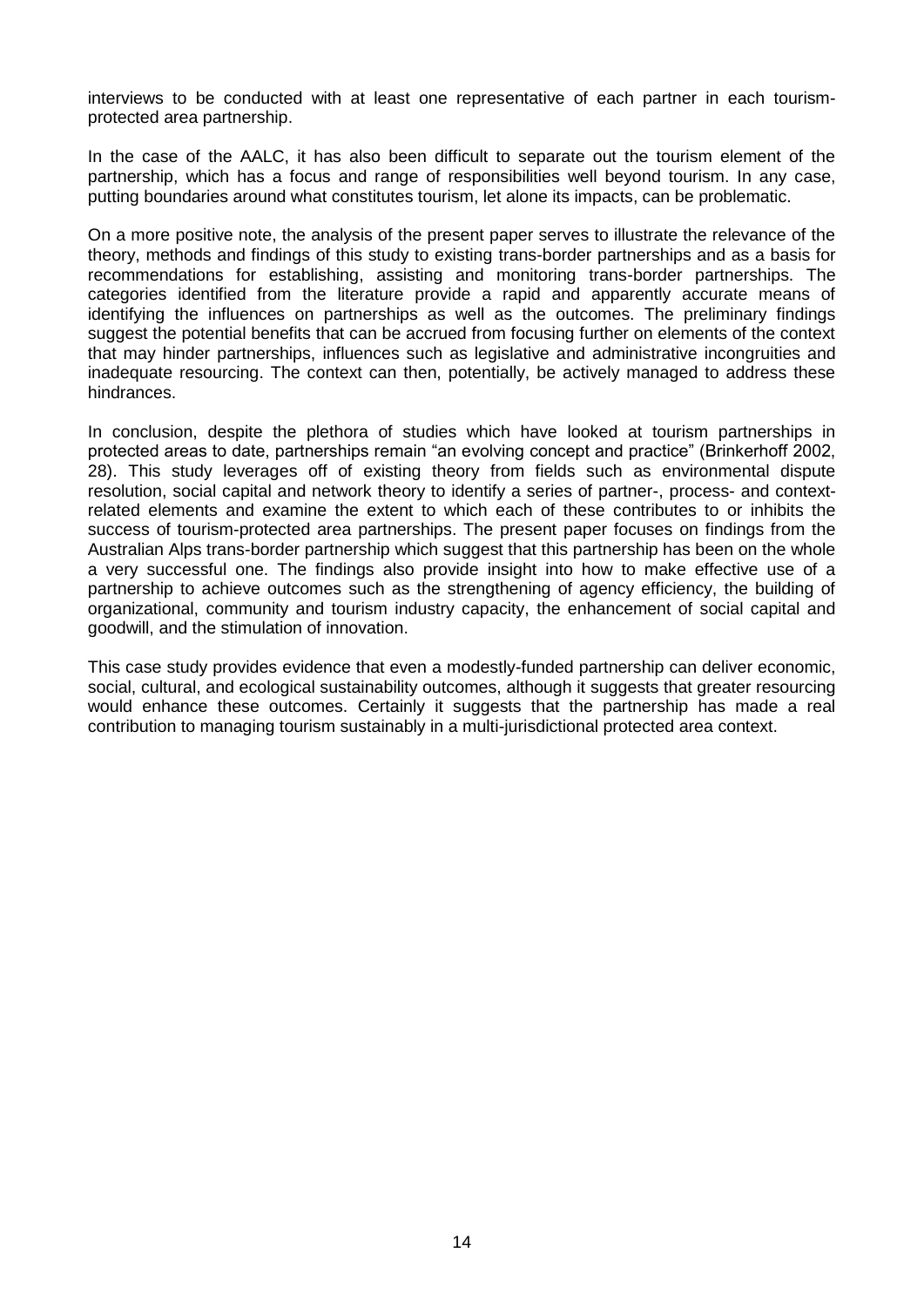#### **REFERENCES**

Australian Alps Liaison Committee (AALC). *Strategic Plan 2004-2007,* 2004.

- Beckmann, Elizabeth. "Communicating Minimal Impact Messages in the Australian Alps National Parks." Mackay & Associates, Editors. *Proceedings of an International Year of Mountains Conference*. Canberra: Australian Alps Liaison Committee, 2003, 283-294.
- Bingham, Gail. *Resolving Environmental Disputes: A Decade of Experience*. Washington DC, The Conservation Foundation, 1996.
- Bramwell, B., and B. Lane. "Collaboration and Partnerships in Tourism Planning," in *Tourism Collaboration and Partnerships: Politics, Practice and Sustainability*, edited by B. Bramwell and B. Lane, 1-19. Clevedon: Channel View, 2000.
- Braun, Patrice. "Regional Tourism Networks: The Nexus Between ICT Diffusion and Change in Australia." *Information Technology and Tourism*, 6(4) (2004): 231-243.
- Brinkerhoff, J.M. "Government-nonprofit partnership: A defining framework." *Public Administration and Development*, 22(1) (2002): 19-30.
- Buckley, R. "Wilderness in Australia: What's Happening in a World Context." Paper presented at *Wilderness Science in a Time of Change*. May 23-27, 1999, Missoula, Montana, USDA Forest Service.
- Buckley, R. and M. Sommer. "Tourism in Protected Areas: Partnerships in Principle and Practice." Gold Coast: CRC for Sustainable Tourism, 2001.
- Cole, D.N. "Management dilemmas that will shape wilderness in the 21st century." *Journal of Forestry*. 99(1) (2001): 4-11.
- Coleman, James. "Social Capital in the Creation of Human Capital." *American Journal of Sociology*, 94 (1988): S95-S120.
- Coyne, Peter. "Protecting the Natural Treasures of the Australian Alps." Canberra: Australian Alps Liaison Committee, 2001.
- Crabb, Peter. "Co-operative Management of the Australian Alps National Parks: Past, Present and Future." Mackay & Associates, Editors. *Proceedings of an International Year of Mountains Conference*. Canberra: Australian Alps Liaison Committee, 2003a, 37-42.
- Crabb, Peter. "Managing the Australian Alps: A history of cooperative management of the Australian Alps national parks." Canberra: Centre for Resource and Environmental Studies, Australian National University, 2003b.
- Crowfoot, James and Julia Wondolleck, "Environmental Disputes: Community Involvement in Conflict Resolution." Washington DC: Island Press, 1990.
- De Lacy, T., Battig, B., Moore, S. and Noakes, S. "Public/private partnerships for sustainable tourism: delivering a sustainability strategy for tourism destinations." Gold Coast: CRC for Sustainable Tourism, 2002.
- Dowling, B., Powell, M. and Glendinning, C. "Conceptualising Successful Partnerships." *Health and Social Care in the Community*, 12(4) (2004): 309-317.
- Dredge, Dianne. "Policy Networks and the Local Organisation of Tourism." *Tourism Management*, 27 (2006a): 269-280.
- Dredge, Dianne. "Networks, Conflict and Collaborative Communities." *Journal of Sustainable Tourism*, 14(6) (2006b): 562-581.
- Eagles, P.F.J. "Trends in Park Tourism: Economics, Finance and Management." *Journal of Sustainable Tourism*, 10(2) (2002): 132-153.
- Hall, C. M. "Rethinking Collaboration and Partnership: A Public Policy Perspective." *Journal of Sustainable Tourism*, 7(3&4) (1999): 274-289.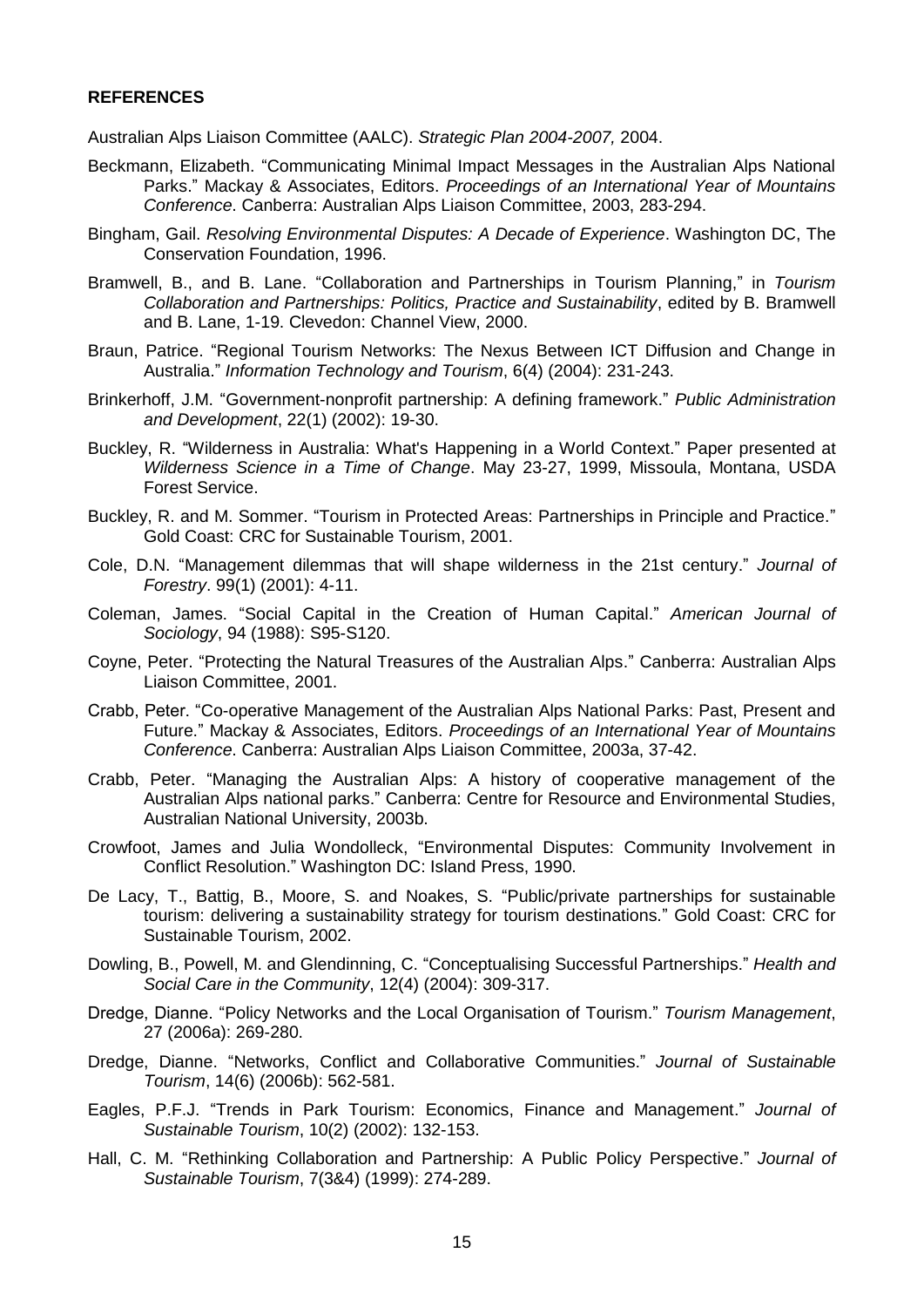- Imperial, Mark. "Institutional Analysis and Ecosystem-Based Management: The Institutional Analysis and Development Framework." *Environmental Management*, 24(4) (1999): 449- 465.
- Laing, Jennifer; Aggie Wegner, Susan Moore, Betty Weiler; Sharron Pfueller, Diane Lee; Jim Macbeth; Glen Croy; and Michael Lockwood. "Developing effective partnerships for facilitating sustainable protected area tourism: a literature review." Brisbane, Sustainable Tourism Cooperative Research Centre, 2007.
- Leach, W. D. and N. W. Pelkey. "Making Watershed Partnerships Work: A Review of the Empirical Literature." *Journal of Water Resources Planning and Management*, 127(6) (2001): 378- 385.
- Leach, William and Sabatier, Paul. "Are Trust and Social Capital The Keys to Success? Watershed Partnerships in California and Washington." in *Swimming Upstream: Collaborative Approaches to Watershed Management*, Edited by Paul Sabatier, , Will Focht, Mark Lubell, Zev Trachtenberg, Arnold Vedlitz and Marty Matlock. Cambridge MA: MIT Press, 2005, 233-258.
- Lundblad, Jennifer. "A Review and Critique of Rogers' Diffusion of Innovation Theory as it Applies to Organizations." *Organization Development Journal,* 21(4) (2003): 50-64.
- Macbeth, J. "To Sustain is to Nurture, to Nourish, to Tolerate and to Carry On: Can Tourism?" *TRENDS*, 31(1) (1994): 42-45.
- Macbeth, Jim, Dean Carson and Jeremy Northcote. "Social Capital, Tourism and Regional Development: SPCC as a Basis for Innovation and Sustainability." *Current Issues in Tourism*, 7(6) (2004): 502-522.
- Mackay & Associates, Editors "Proceedings of an International Year of Mountains Conference." Canberra: Australian Alps Liaison Committee, 2003.
- Mburu, J. and Birner, R. "Emergence, Adoption, and Implementation of Collaborative Wildlife Management or Wildlife Partnerships in Kenya: A Look at Conditions for Success." *Society and Natural Resources*, 20 (2007): 379-395.
- Miller, C., and Ahmad, Y. "Collaboration and partnership: an effective response to complexity and fragmentation or solution built on sand?" *International Journal of Sociology and Social Policy*, 20(5/6) (2000): 1-38.
- Mohr, J. and R. Spekman. "Characteristics of Partnership Success: Partnership Attributes, Communication Behavior and Conflict Resolution Techniques." *Strategic Management Journal*, 15(2) (1994): 135-152.
- Moore, Susan and Robert Lee. "Understanding Dispute Resolution Processes for American and Australian Public Wildlands: Towards a Conceptual Framework for Managers." *Environmental Management*, 23(4) (1999): 453-465.
- Mules, Trevor and Natalie Stoecki. "Tourism Value of the Australian Alps." Mackay & Associates, Editors. *Proceedings of an International Year of Mountains Conference*. Canberra, Australian Alps Liaison Committee, 2003, 147-155.
- Newsome, D., Moore, S.A., and Dowling, R.K. "Natural Area Tourism Ecology, Impacts and Management." Sydney: Channel View Publications, 2002.
- Ostrom, Elinor. "Institutional Rational Choice: An Assessment of the Institutional Analysis and Development Framework." in *Theories of the Policy Process*, Edited by Sabatier, Paul, Boulder: CO, Westview Press, 1999.
- Pavlovich, Kathryn. "The Evolution and Transformation of a Tourism Destination Network: The Waitomo Caves, New Zealand." *Tourism Management*, 24(2) (2003): 203-216.
- Rogers, Everett. *Diffusion of Innovations* (4<sup>th</sup> edition). New York: Free Press, 1995.